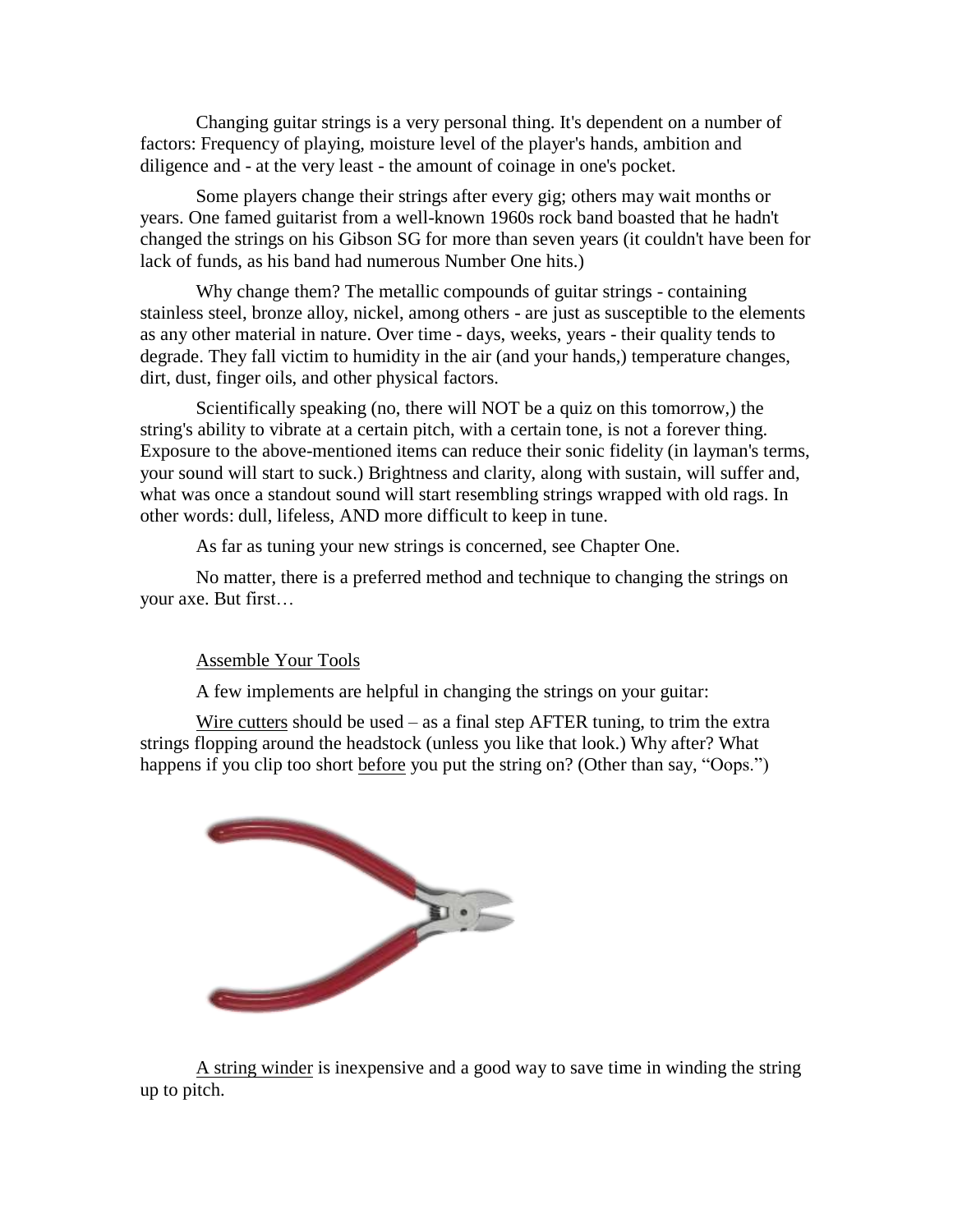

Also, for acoustic guitar guitars, many string winders have a small cutout to make removal of the bridge pins easy.

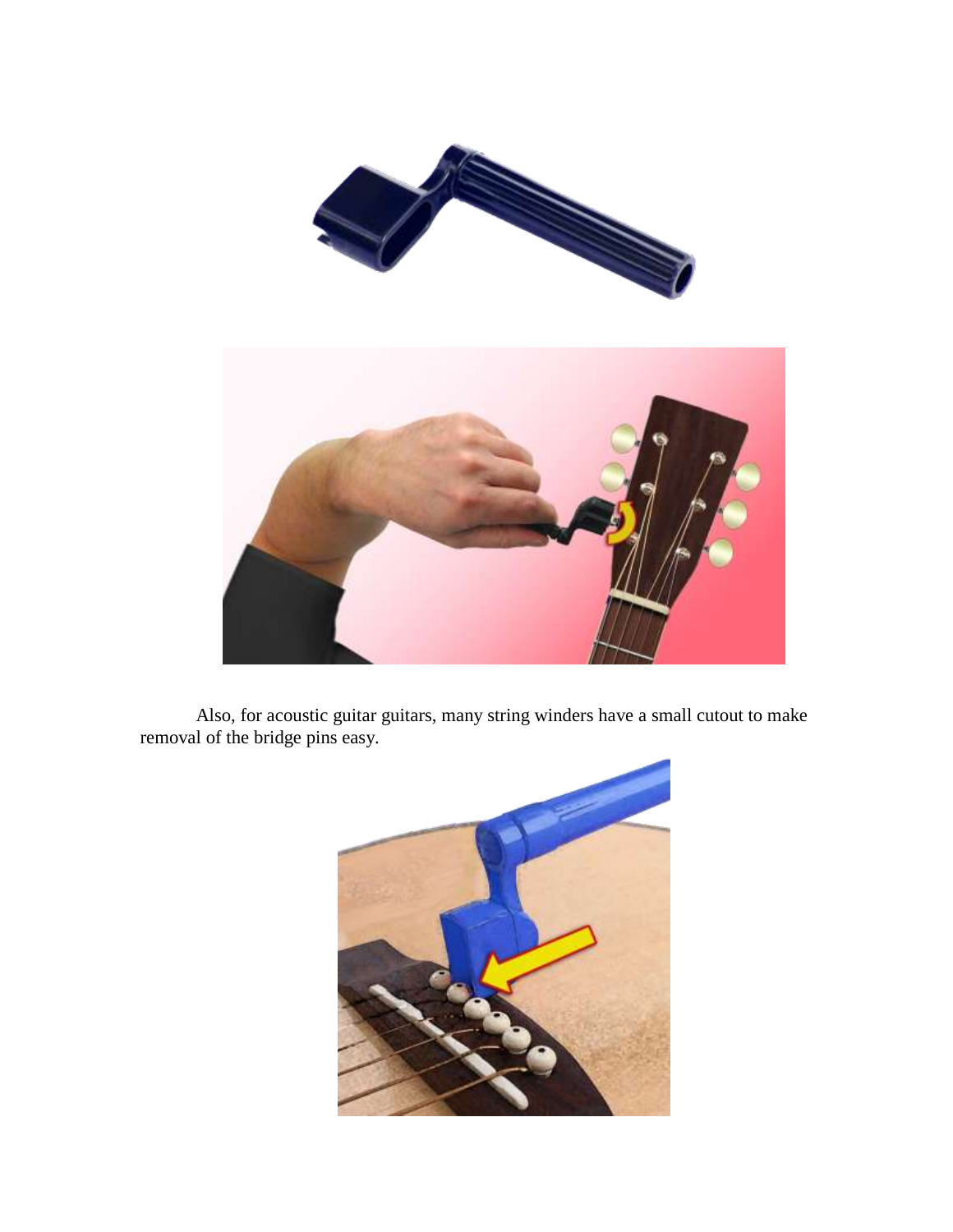There are also string winder adapters for small drills or power screwdrivers, making the whole process quite simple.



## Gauge

The thickness of the string is measured in thousandths of an inch, ranging anywhere from .008 (eight/one-thousandths – equal to the thickness of two human hairs) for ultra-light high E strings. At the other end, they can be as thick as .056 (fifty-six/onethousandths - just short of one-sixteenth of an inch) for thick low E strings.

But, a slang expression of using an "eight" for the high E, or a "fifty-six" for that low E has become common. String manufacturers mix and match gauges in a wide variety for six-string, seven-string, twelve-string, and other guitars. Depending on the overall gauge of the set, they may call them "ultra-light," "heavy," and other descriptive labels.

In general, these rules apply for strings (based on physics – which isn't up for discussion)

- The thinner the string, the lower the volume.
- The thinner the string, the less the sustain.
- The thinner the string, the easier the bending.
- The thinner the string, the more likely it is for breakage.

## Flat Wound/Round Wound/Half-Wound

Thin, higher strings, such as some Gs, the Bs and high Es, are straight wire. Thicker strings start with a solid core and are then tightly wrapped with additional metal wire or tape to achieve the desired thickness.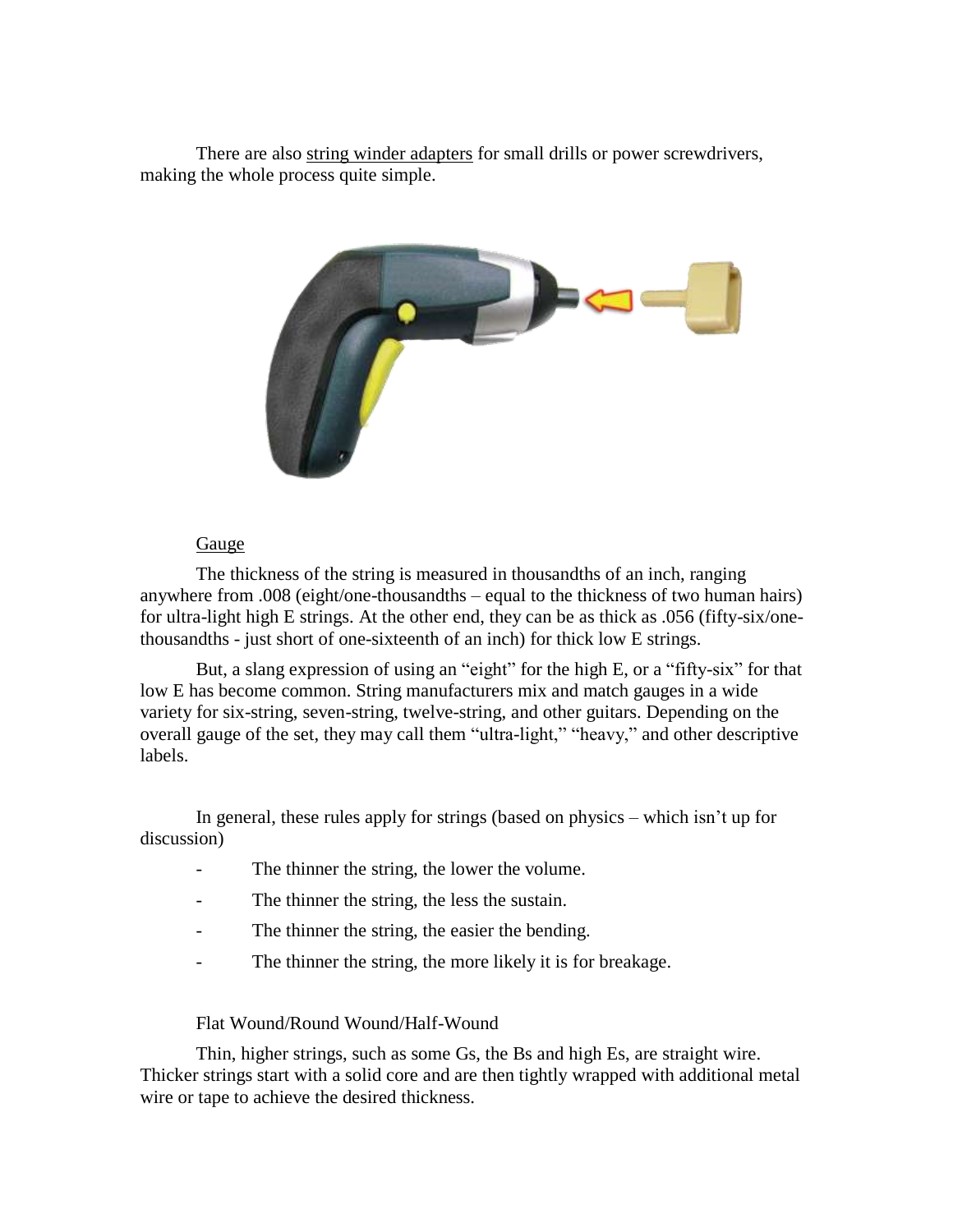As the name suggests, flat wound strings use a flat metal tape around a round or hexagonal core.



Round wound strings use a round wire wrap.



Also as the name suggests, half-wounds are half round (toward the core,) and flat on the outside.



What kind of strings are best for you? That depends on what kind of guitar and what kind of music you're playing.

## Acoustic Nylon String Guitar

The nylon string guitar – sometimes called a classical or Spanish guitar – uses clear nylon plastic for its strings. The E, A, and D strings may or may not be wound. Unlike the other kinds of guitar strings, nylon strings have no ball end – they are just plain. The string has to be threaded through the saddle and tied at the bridge end.

1 & 2 - Place the string thorough the saddle hole toward the end of the guitar body.

3 – Bring the string out from the other side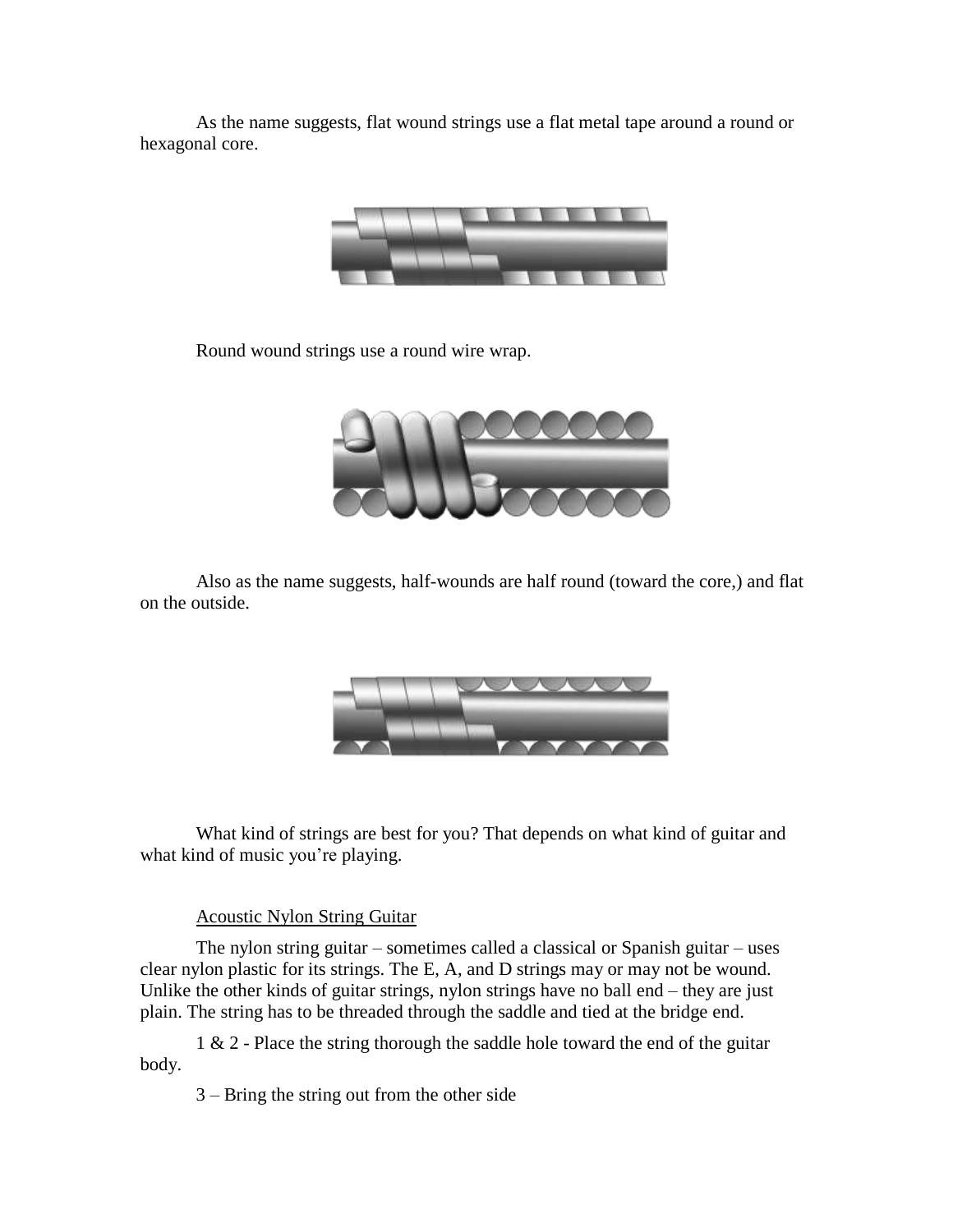– Wrap it around itself and create a loop

– Thread it under the string and…

– Wrap it several times around the string

 – When the string is tightened for tuning, it will cinch against itself at the back of the saddle.



To attach the string at the headstock:

– Thread the string through the hole in the tuner.

 – Bring the string under the roller and wind it twice around the first part of the string.

– As the tuner is tightened, pull the slack end and it will cinch under the string.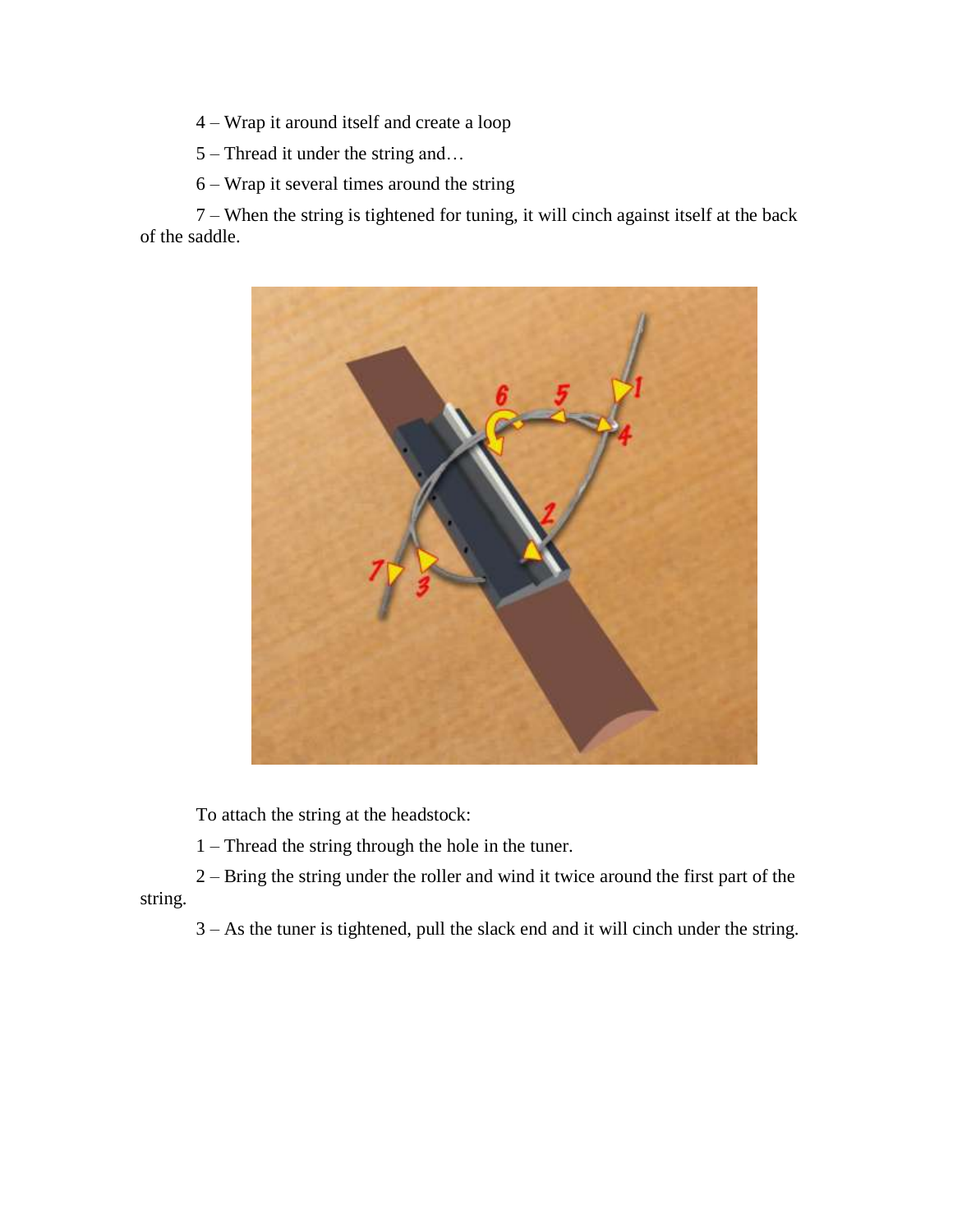

Repeat the process for all six strings. Trim any excess from the ends.

## Acoustic Steel String Guitar

For volume and sustain, acoustic strings are usually heavier than those found on electrics. It would not be odd to find an acoustic string set with a high E string with a .012 gauge and a wound G string.

Bronze is one of the more popular materials for acoustic steel string guitars (sometimes called folk guitars.) Unlike nylon strings, acoustic guitar strings have ball ends – small, washer-like grommets with the string core securely wrapped around it.



The ball end is placed in a hole in the saddle behind the bridge. Then a plastic or bone pin – called a bridge pin - is placed in the hole, firmly wedging the string in place.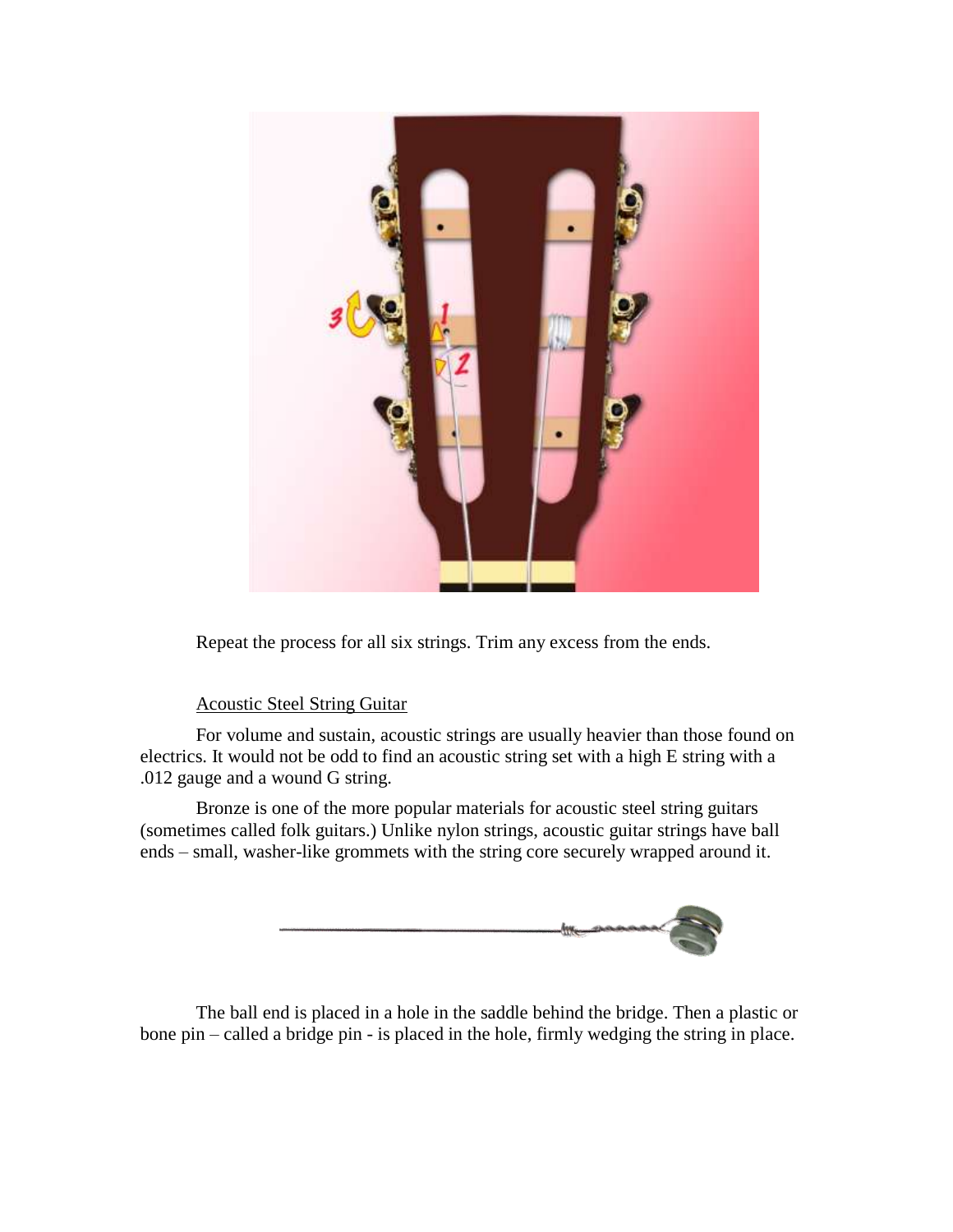

At the headstock,

1 - The string is placed through the hole of the tuner post.

 $2 - It$  is brought out the other side and bent toward the nut – in the direction the post will be turning.

3 – The string is brought under the first part of the string.

4 – The end of the string should be pulled tight.



As the tuning machine is turned, the key is to get an even coil, without any overlapping (which can cause slipping and the tuning going in and out of proper pitch.) The best way is to place some tension on the string and use a finger to keep it as low to the post as possible while turning the tuning key.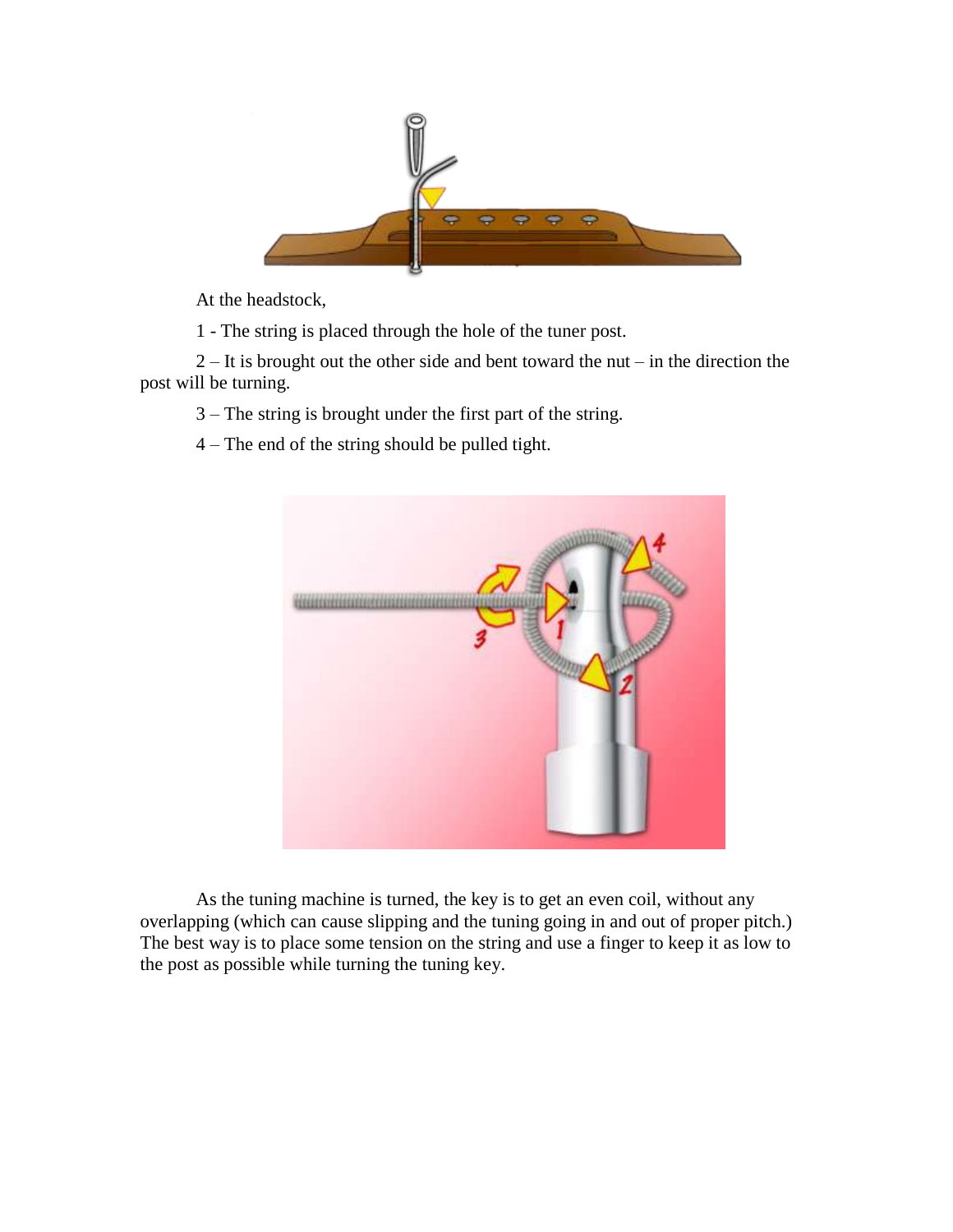

# Electric Guitar

For electric guitars, the tuning machines at the headstock are the same as they are for acoustic guitars. In both cases, be sure the wind of the string goes around the top of the post.



While the headstock tuners are basically the same for acoustic and electric guitars, the bridges are different.

Electric guitar strings – usually steel, chrome, nickel, or other metals – have ball ends like acoustic strings. But they are threaded through a tailpiece or through the body, depending on the guitar.